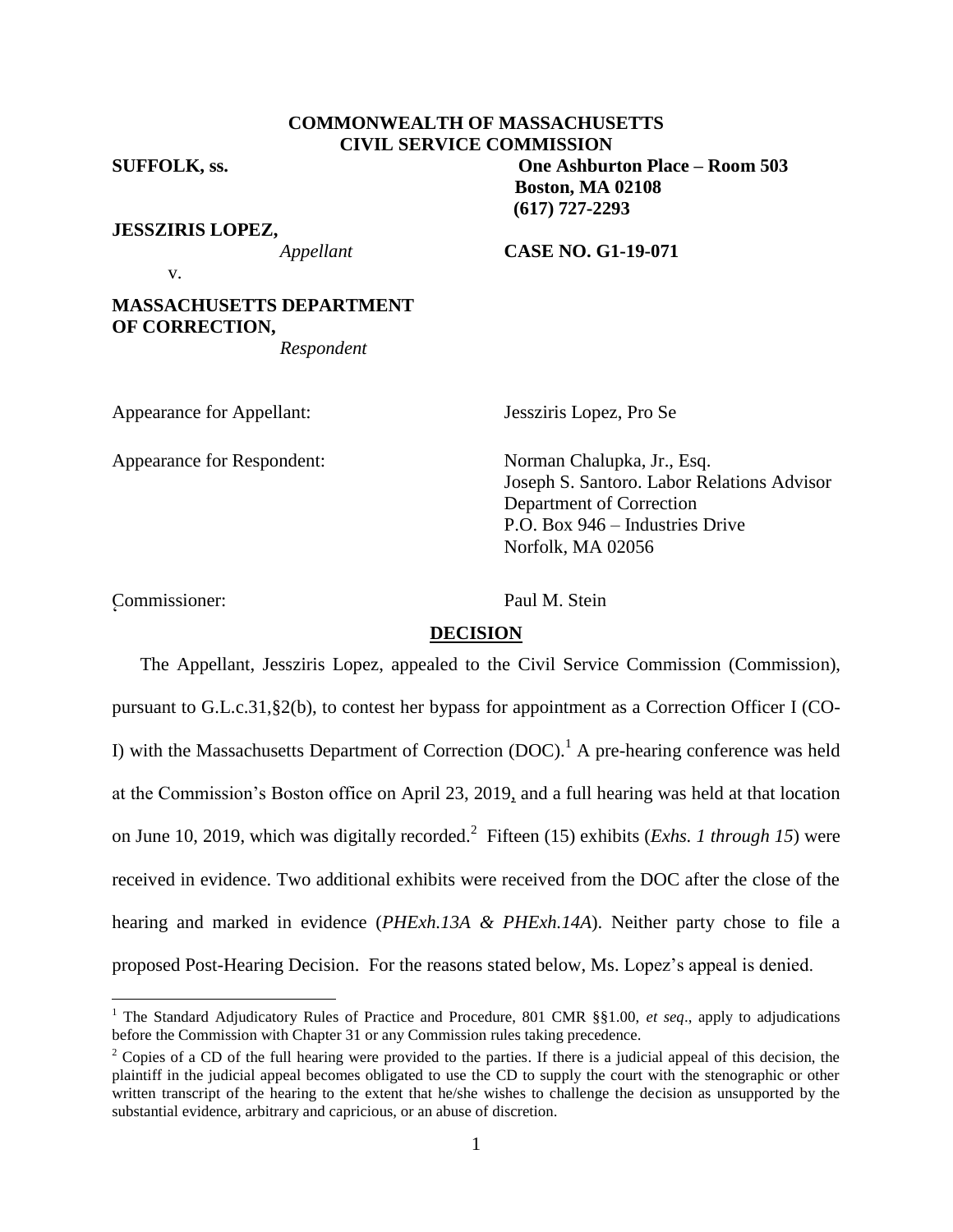#### **FINDINGS OF FACT**

Based on the Exhibits entered into evidence and the testimony of the following witnesses: *Called by the Appointing Authority*:

- Eugene T. Jalette, DOC Supervising Identification Agent
- Jason Romans, DOC Sergeant (CO-II), Background Investigator

*Called by the Appellant:*

- Jessziris Lopez, Appellant
- MR, Appellant's significant other

and taking administrative notice of all matters filed in the case, pertinent law and reasonable inferences from the credible evidence, a preponderance of evidence establishes these facts:

1. The Appellant, Jessziris Lopez, currently resides where she was born and raised. She is a graduate of Westfield State University, where she received a Bachelor of Science Degree (Major: Criminal Justice; Minor: Psychology) and is continuing to study toward a Master's Degree in Criminal Justice. (*Exhs 1 & 12; Testimony of Appellant*)

2. Ms. Lopez took and passed the civil service examination for CO-I on April 14, 2018, achieving a score of 93. Her name was placed on the eligible list for CO-I dated October 27, 2018 and appeared in the  $39<sup>th</sup>$  place on Certification #05868 issued by the Massachusetts Human Resources Division (HRD) to DOC on or about January 19, 2018, from which DOC eventually hired 160 applicants, of which 113 were ranked below Ms. Jessziris on the Certification. (*Stipulated Facts*)

3. Ms. Lopez signed the Certification willing to accept employment and completed the standard DOC Application for Employment. (*Testimony of Appellant, Jalette & Romans*)

4. The DOC conducted its standard "law enforcement CJIS" check of Ms. Lopez's criminal record and driving history which disclosed the following initial information:

April 10, 2014 – Operating after Suspended License –Dismissed 5/30/14 February 24, 2016 – Civil Restraining Order – Expired 06/09/16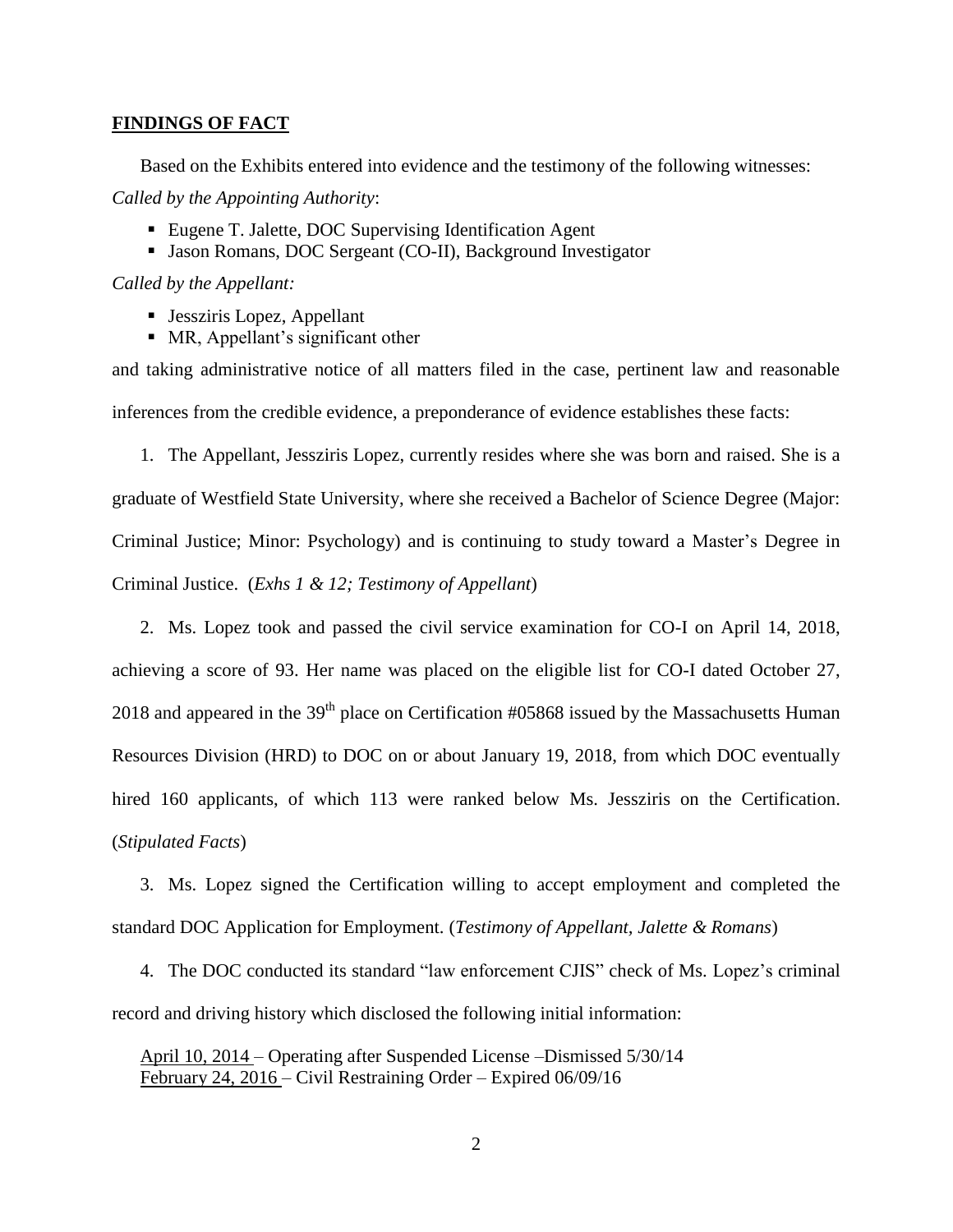April 20, 2016 – A&B Dangerous Weapon/A&B Aggravated Pregnant Woman/Malicious Destruction of Property over \$250 – Dismissed After one year Pre-trial Probation

July 29, 2017 – Weapon in Motor Vehicle (Connecticut) – Verdict Date: 02/13/2018

(*Exh.4; Testimony of Jalette & Romans)*

 $\overline{a}$ 

5. DOC Sergeant Jason Romans was assigned to conduct Ms. Lopez's background investigation. He obtained a Springfield Police Department "Order Report" regarding the 2016 civil restraining order and a Holyoke Police Department Report regarding the 2016 A&B incident. Sergeant Romans was unsuccessful in obtaining further documentation about the 2014 license suspension or the 2017 Connecticut weapons offense also identified in the CJIS record.<sup>3</sup>

6. The Springfield Police Department "Order Report" documented service of a domestic abuse restraining order "Effective 3/10/2016" and "Expires: 3/20/2017", also noting that the "Order Status" [as of the 12/17/2018] was "Vacated/Terminated". The report indicates that initial service of the restraining order was attempted on 2/24/2016 and eventually "served in Court" in hand on 3/10/2016." The report contains no details about the underlying circumstances and Sergeant Romans did not obtain the 209A complaint, affidavit or restraining order itself. (*Exh. 6; Testimony of Romans*)

7. The Holyoke Police Department Report contains detailed narratives prepared by two of the police officers who responded to the scene. These narratives, which are based, in part, on percipient observations by the responding officers, reported that Ms. Lopez, her younger sisters and friends, were stopped by the police about 11:30 pm on April 20, 2016 as they were leaving the scene in Ms. Lopez's car, after an attack upon the reporting female victim  $(4\frac{1}{2}$  month's pregnant), her boyfriend and his car, which had multiple dents, all its windows smashed and all

<sup>&</sup>lt;sup>3</sup> Sergeant Romans also routinely checks police records in each city or town where the applicant resided. Sergeant Romans also procured additional police reports involving Ms. Lopez in 201l, but none of these incidents were cited or relied upon by the DOC in the assessment of her suitability and did not form any basis for the bypass decision. (*Exhs. 2, 7 through 10; Testimony of Appellant, Romans & Jalette*)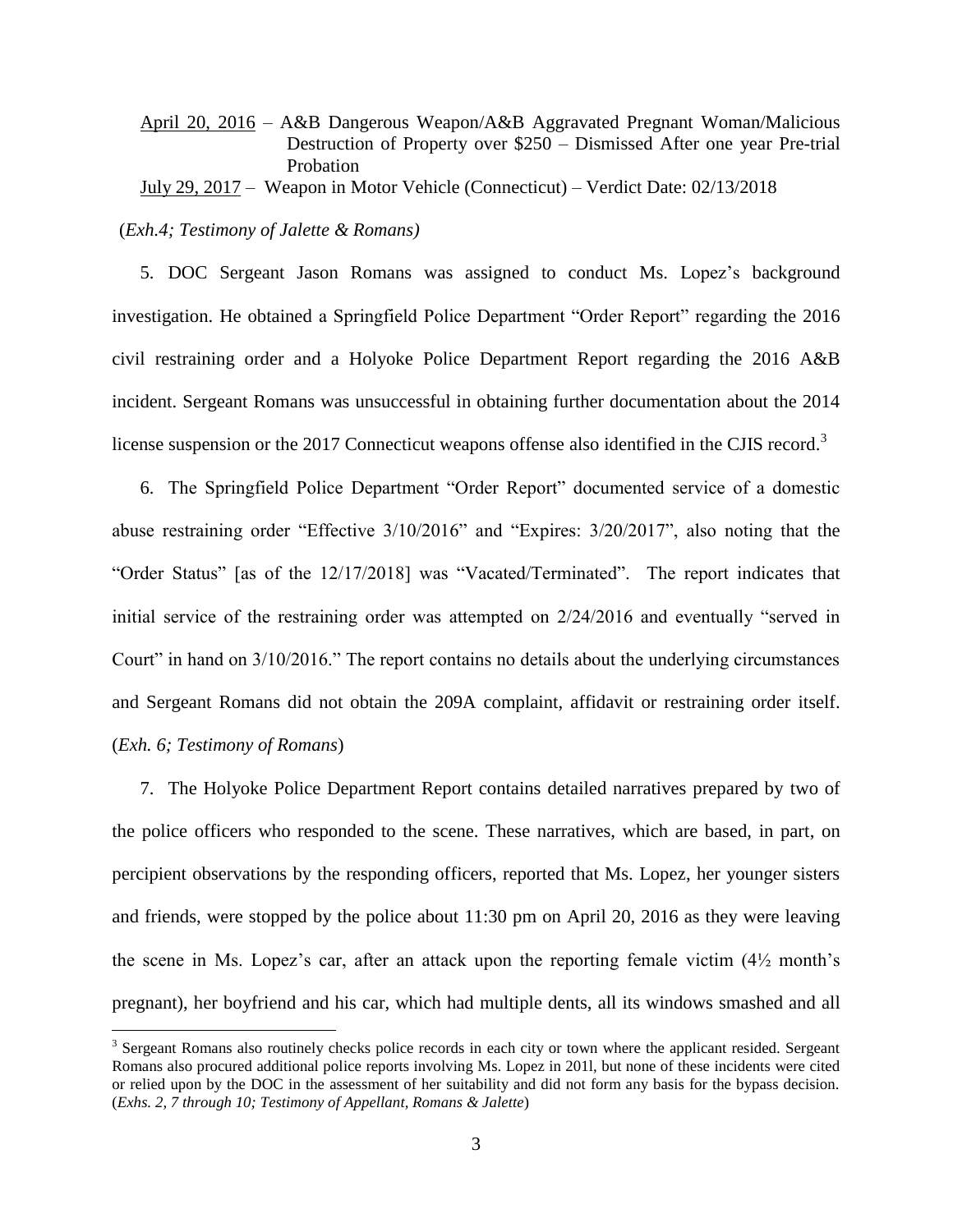four tires slashed. The female had been cut and scratched and had a bump on her head, and was treated at the scene by paramedics. A search of Ms. Lopez's car found 2 knives, bb's a bb gun, a paintball gun and a steering wheel lock, items that were consistent with the description of what had been used to attack the victims and their car. Ms. Lopez's car had its rear window smashed, also consistent with what the boyfriend reported to police he had done as Ms. Lopez was driving away. The female victim's car keys were found in Ms. Lopez's car.<sup>4</sup> When asked at the scene how the female victim's keys got into the car, Ms. Lopez said: "I don't know, maybe she threw them there." Ms. Lopez and the other passengers in her car were arrested and booked on two counts of A&B w/deadly weapon, Aggravated A&B and Malicious damage over \$250. While the boyfriend was giving his statement, Ms. Lopez was texting him, and the police took copies of the messages and placed them in the case file.<sup>5</sup> (*Exh. 5; Testimony of Romans*)

8. As part of the background investigation, Sergeant Romans interviewed Ms. Lopez's professional references, all of whom recommended her for hire, commenting that she was dependable and friendly. Save for work as a personal caretaker since 2012, Ms. Lopez provided no employment history that Sergeant Romans could verify. (*Exh. 3; Testimony of Romans*)

9. On December 17, 2018, Sergeant Romans conducted a home interview with Ms. Lopez. She was provided with a copy of her CJIS records (Exh. 4) and asked about her past negative interaction with law enforcement. She replied by providing two letters which Sgt. Romans asked her to sign and he placed them in her application folder. (*Exh3; PHExh.3A & PHExh.14A; Testimony of Appellant & Romans*)

 $\overline{a}$ 

<sup>&</sup>lt;sup>4</sup> The officers' reports differ as to where in Ms. Lopez's car the victim's keys were found, one stating they were between the seats and the other stating they were in the trunk, but I do not find this discrepancy sufficient reason to question the overall reliability of the officer's percipient observations of the scene or the accuracy of their reports.

<sup>5</sup> The Holyoke police report also makes reference to another incident a week earlier. (*Exh.5*) The record does not contain any other reference to such an incident.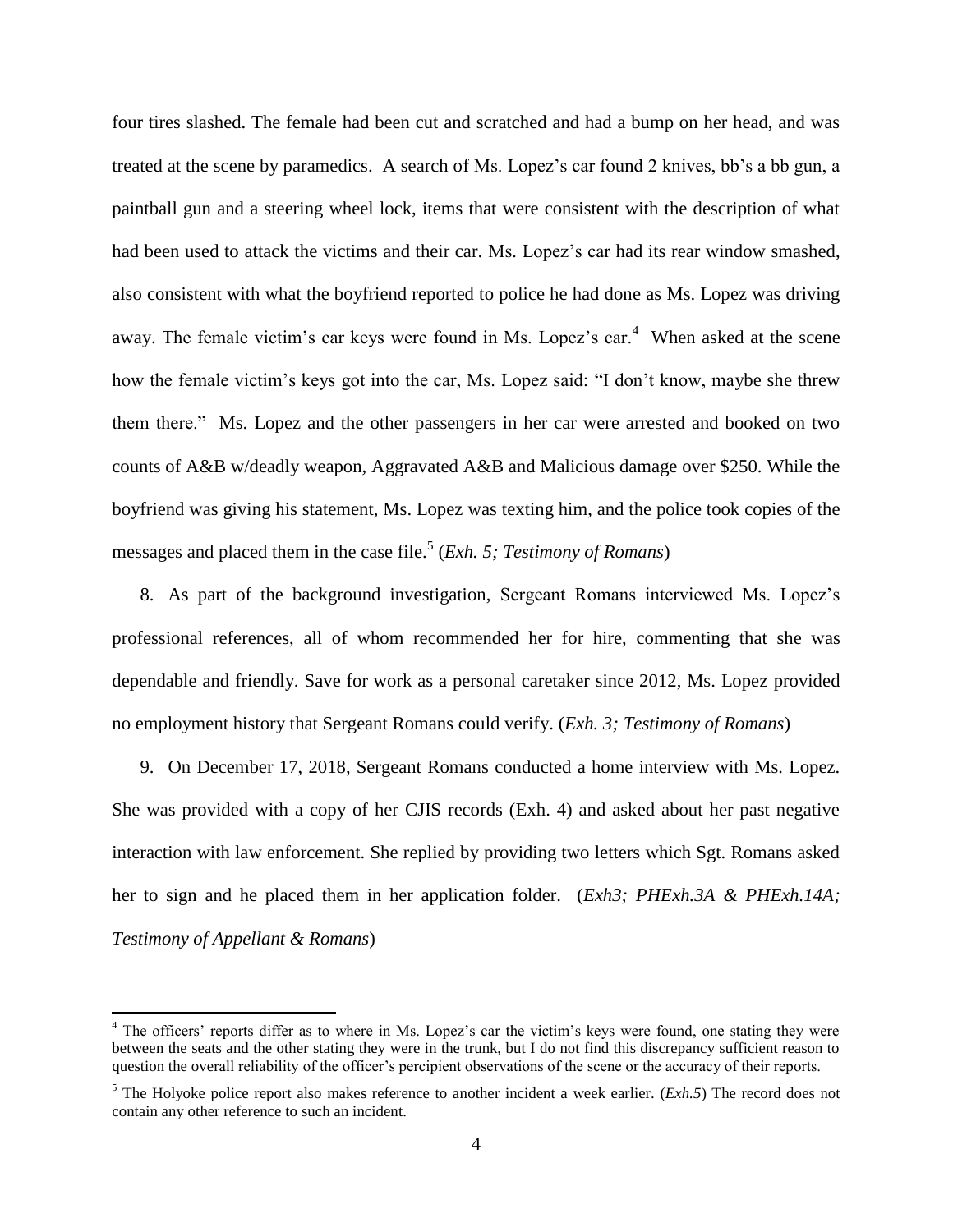10. The first letter addressed the 2016 Holyoke A&B incident. Ms. Lopez stated that she had taken her younger sisters and friends to the mall and had stopped at her mother's ex-boyfriend's apartment, where one of her sisters went to get some milk formula for her newborn baby brother. Ms. Lopez claims that she was not involved in the altercation and only entered the fray after the ex-boyfriend was wielding a baseball bat at one of her sisters and smashed out the rear and front windows of her (Ms. Lopez's) car. She claims that her sister was the one who fired paint balls and does not know how the boyfriend's car windows got smashed. She wrote that all of the passengers in her car were arrested but "some of us did not participate in the same way", "it was very surprising to many people throughout the court process as to why the other party didn't get arrested" and they "were going back and forth to court for about a year before all of the charges were finally dismissed." (*Exh. 13A*)

11. The second letter addressed the 2017 Connecticut incident. According to Ms. Lopez, she went to Connecticut with friends to celebrate the 21<sup>st</sup> birthday of her significant other (MR) and was the "designated driver" for the night. Everyone else had become "belligerently drunk" and MR was in the back seat, angry and appeared passed out. Ms. Lopez stopped the car, MR got out and a scuffle ensued trying to get MR back into the car when the police arrived. Ms. Lopez was arrested and, after completing a Domestic Abuse program, the charges were dismissed. The statement does not address the "weapons" charge. (*Exh. 14A*)

12. Sergeant Romans submitted his background investigation report on December 31, 2018, concluding that Ms. Lopez's background included both positive and negative aspects:

Positive Employment Aspects Positive Professional References Spanish, French and English capabilities Negative Employment Aspects Negative interaction with law enforcement. Reports supplied in applicant's folder. (*Exh. 3; Testimony of Romans*)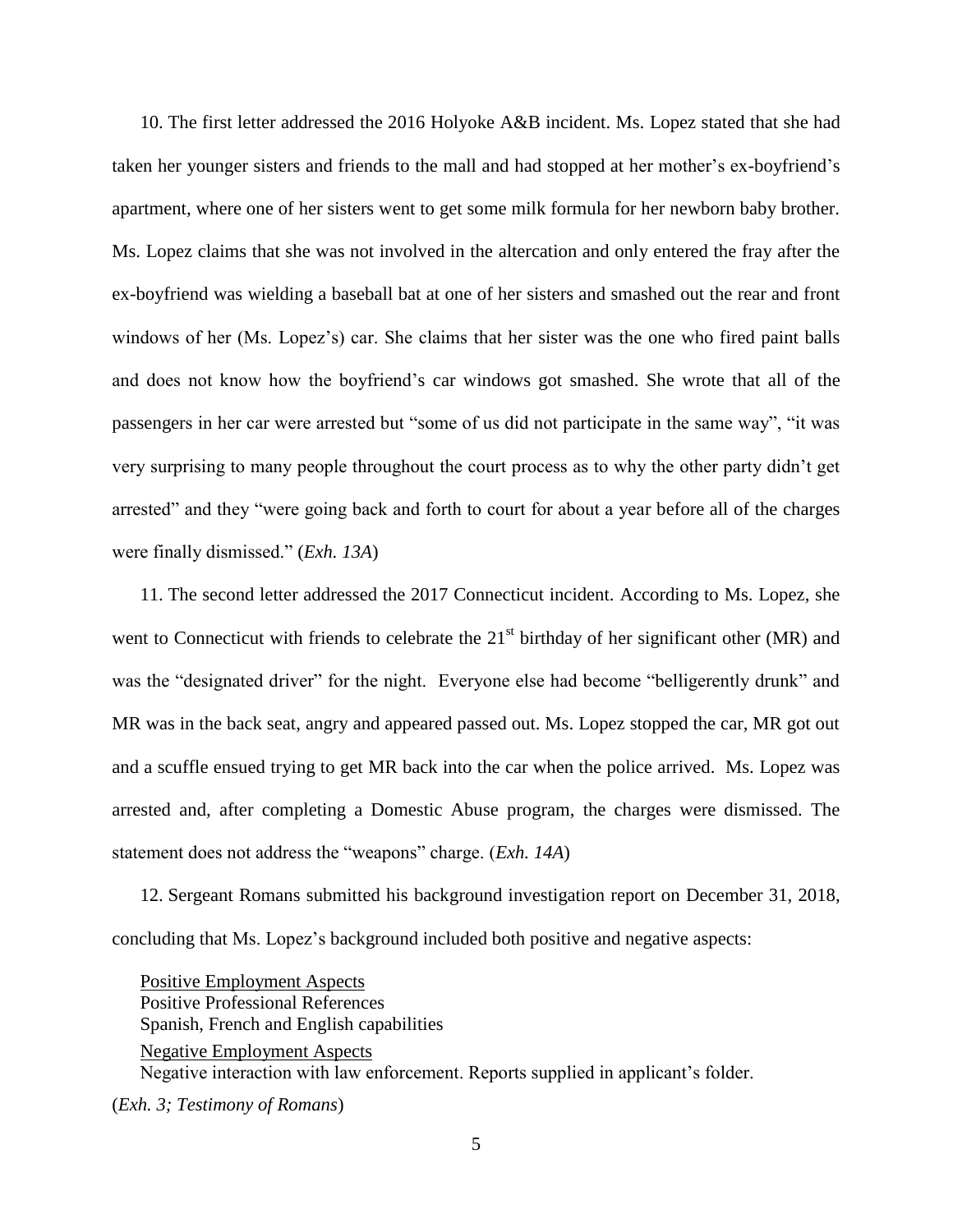10. After Ms. Lopez's application was presented to DOC Commissioner Mici and a committee of senior DOC management, Ms. Lopez was informed, by letter dated July 9, 2018 from Deputy Commissioner Preston, that she was not selected for appointment due to "Background Investigation. On 7/28/2017 you were arrested in Connecticut for a weapon in a motor vehicle, on  $4/21/2016$  you were arraigned in Massachusetts for 1 count of A&B, 1 count of malicious destruction of property and 3 counts of assault with a deadly weapon. On 4/10/14 you were arraigned for operating on a suspended license, from 2/24/16 to 6/9/16 you were listed as a defendant on a civil restraining order." Mr. Jalette was present for the DOC management review, and recalled that the DOC's concern was with the applicant's history of multiple, recent incidents involving physical conflicts and failure to adhere to the requirements of the law. (*Exh.2; Testimony of Jalette*)

11. At the Commission hearing, Ms. Lopez submitted substantially the same documentation regarding the 2017 Connecticut arrest and the 2016 Holyoke incident as she had provided to Sergeant Romans. She also explained that the "weapon" involved in the Connecticut incident was a hooking tool that she used for retrieving boxes in a temporary warehouse job in which she was then employed.<sup>6</sup> The license suspension was due to her getting a speeding ticket which, being under age 18, resulted in an automatic suspension and, once she took care of the ticket her license was restored. (*Exhs. 13 & 14; Testimony of Appellant*)

12. As to the 2016 restraining order, Ms. Lopez does did not have a clear recollection of the legal proceedings, except that she does remember that MR and a school security officer appeared and testified under oath, after which the restraining order was extended for one year. MR testified at the Commission hearing, affirming her written statement that her decision to obtain a restraining order was an over-reaction to a break-up early in their relationship, she was "playing

 $\overline{a}$ 

 $6$  I do not see any reference to this employment in the background investigation report. (*Exh.* 3)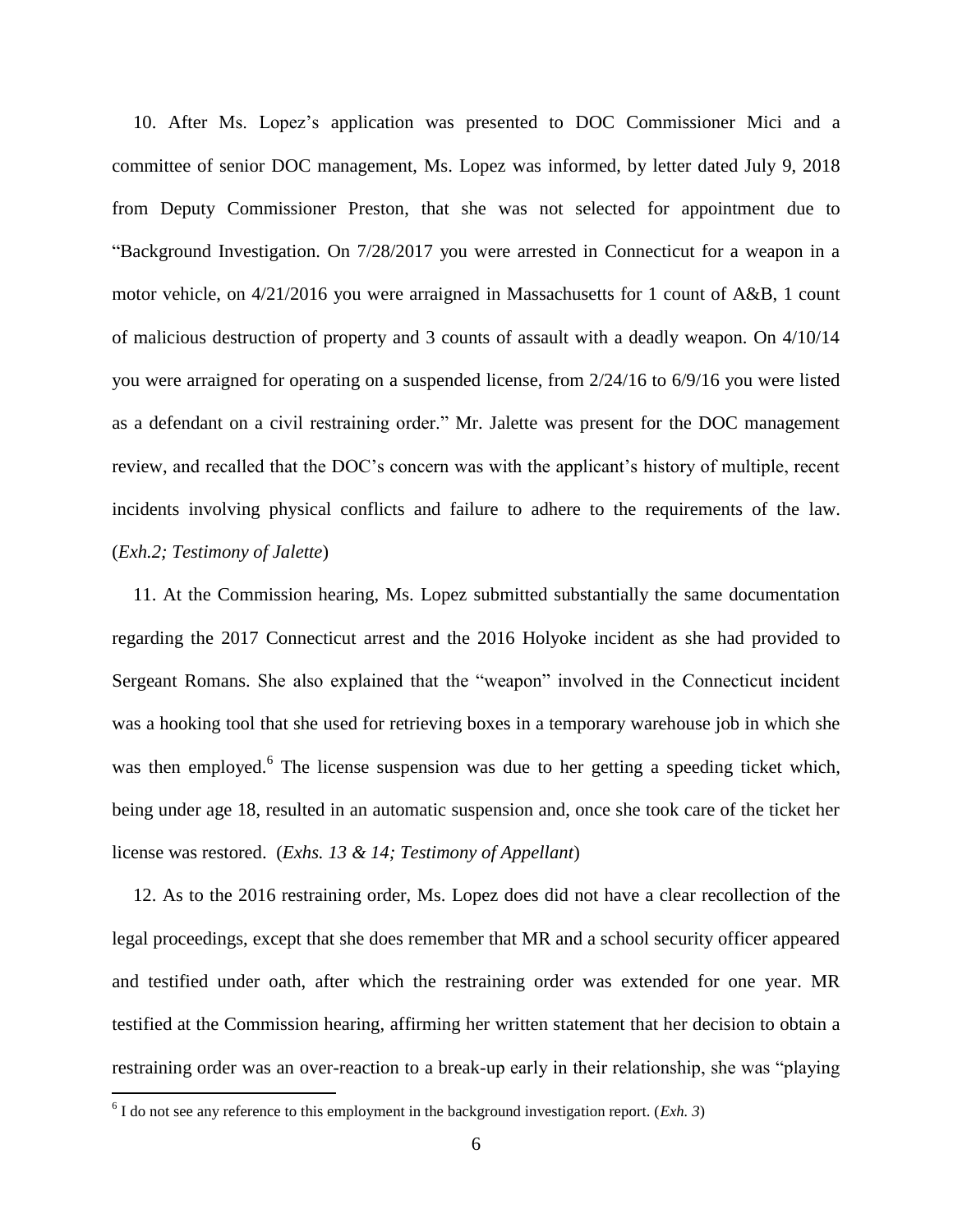victim to get revenge" and was untruthful in her testimony in court. In June 2016, she returned to court, stated that she was not in fear and wanted to terminate the restraining order, which was then vacated at her request. (*Exh. 15; Testimony of Appellant & MR*)

### **APPLICABLE CIVIL SERVICE LAW**

The core mission of Massachusetts civil service law is to enforce "basic merit principles" for "recruiting, selecting and advancing of employees on the basis of their relative ability, knowledge and skills" and "assuring that all employees are protected against coercion for political purposes, and are protected from arbitrary and capricious actions." G.L.c.31, §1. See, e.g., [Massachusetts Ass'n of Minority Law Enforcement Officers v. Abban,](http://web2.westlaw.com/find/default.wl?mt=Massachusetts&db=578&rs=WLW15.04&tc=-1&rp=%2ffind%2fdefault.wl&findtype=Y&ordoc=2029136022&serialnum=2001441097&vr=2.0&fn=_top&sv=Split&tf=-1&pbc=70F732C1&utid=1) 434 Mass. 256, 259, [\(2001\);](http://web2.westlaw.com/find/default.wl?mt=Massachusetts&db=578&rs=WLW15.04&tc=-1&rp=%2ffind%2fdefault.wl&findtype=Y&ordoc=2029136022&serialnum=2001441097&vr=2.0&fn=_top&sv=Split&tf=-1&pbc=70F732C1&utid=1) MacHenry v. Civil Serv. Comm'n, 40 Mass. App. Ct. 632, 635 (1995), rev.den.,423 Mass.1106 (1996)

Basic merit principles in hiring and promotion calls for regular, competitive qualifying examinations, open to all qualified applicants, from which eligible lists are established, ranking candidates according to their exam scores, along with certain statutory credits and preferences, from which appointments are made, generally, in rank order, from a "certification" of the top candidates on the applicable civil service eligible list, using what is called the 2n+1 formula. G.L.c. 31, §§6 through 11, 16 through 27; Personnel Administration Rules, PAR.09. In order to deviate from that formula, an appointing authority must provide specific, written reasons – positive or negative, or both, consistent with basic merit principles, to affirmatively justify bypassing a higher ranked candidate in favor of a lower ranked one. G.L.c.31,§27; PAR.08(4)

A person may appeal a bypass decision under G.L.c.31,§2(b) for de novo review by the Commission. The Commission's role is to determine whether the appointing authority had shown, by a preponderance of the evidence, that it has "reasonable justification" for the bypass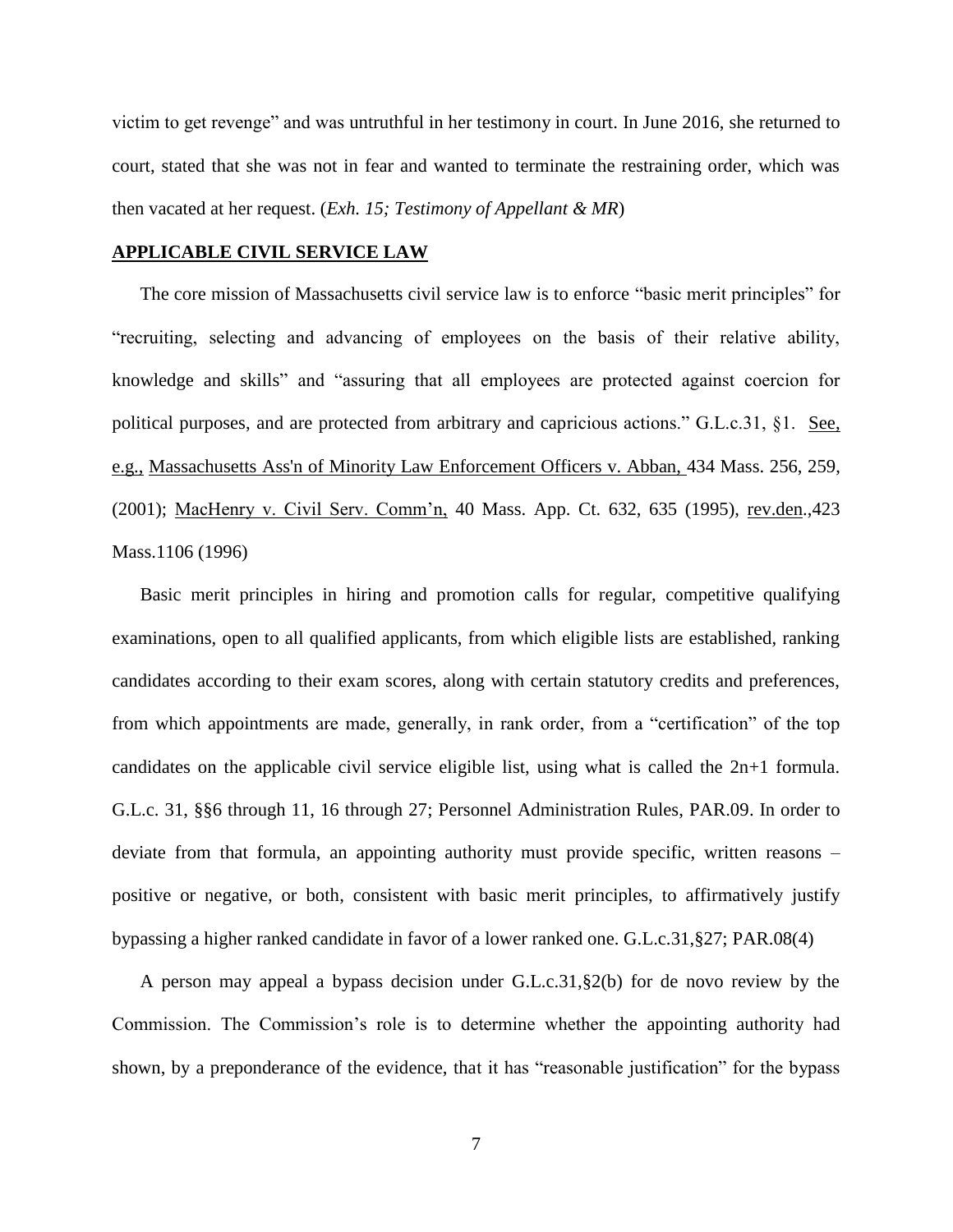after an "impartial and reasonably thorough review" of the relevant background and qualifications bearing on the candidate's present fitness to perform the duties of the position. Boston Police Dep't v. Civil Service Comm'n, 483 Mass. 474-78 (2019); Police Dep't of Boston v. Kavaleski, 463 Mass. 680, 688-89 (2012); [Beverly v. Civil Service Comm'n, 78](http://web2.westlaw.com/find/default.wl?mt=Massachusetts&db=578&rs=WLW15.04&tc=-1&rp=%2ffind%2fdefault.wl&findtype=Y&ordoc=2029136022&serialnum=2023501172&vr=2.0&fn=_top&sv=Split&tf=-1&pbc=70F732C1&utid=1)  [Mass.App.Ct. 182, 187 \(2010\);](http://web2.westlaw.com/find/default.wl?mt=Massachusetts&db=578&rs=WLW15.04&tc=-1&rp=%2ffind%2fdefault.wl&findtype=Y&ordoc=2029136022&serialnum=2023501172&vr=2.0&fn=_top&sv=Split&tf=-1&pbc=70F732C1&utid=1) Leominster v. Stratton, 58 Mass.App.Ct. 726, 727-28 (2003).

"Reasonable justification . . . means 'done upon adequate reasons sufficiently supported by credible evidence, when weighed by an unprejudiced mind, guided by common sense and by correct rules of law' ". Brackett v. Civil Service Comm'n, 447 Mass. 233, 543 (2006); Commissioners of Civil Service v. Municipal Ct., 359 Mass. 211,214 (1971) and cases cited. See also Mayor of Revere v. Civil Service Comm'n, 31 Mass.App.Ct. 315, 321 (1991) (bypass reasons "more probably than not sound and sufficient")

Appointing authorities are vested with a certain degree of discretion in selecting public employees of skill and integrity. The commission --

". . . cannot substitute its judgment about a *valid* exercise of *discretion based on merit or policy considerations* by an appointing authority" but, when there are *"overtones of political control or objectives unrelated to merit standards or neutrally applied public policy*, then the occasion is appropriate for intervention by the commission."

City of Cambridge v. Civil Service Comm'n, 43 Mass.App.Ct. 300, 303-305, rev.den., 428 Mass. 1102 (1997) (*emphasis added*) However, the governing statute, [G.L.c.31,§2\(b\),](https://1.next.westlaw.com/Link/Document/FullText?findType=L&pubNum=1000042&cite=MAST31S2&originatingDoc=Ib21af0ded3bd11d99439b076ef9ec4de&refType=LQ&originationContext=document&transitionType=DocumentItem&contextData=(sc.History*oc.UserEnteredCitation)) gives the Commission's de novo review "broad scope to evaluate the legal basis of the appointing authority's action" and it is not necessary for the Commission to find that the appointing authority acted "arbitrarily and capriciously." Id.

## **ANALYSIS**

The DOC has established, by a preponderance of the evidence, that it had reasonable justification for the decision to bypass Ms. Lopez for appointment as a Correction Officer. Ms.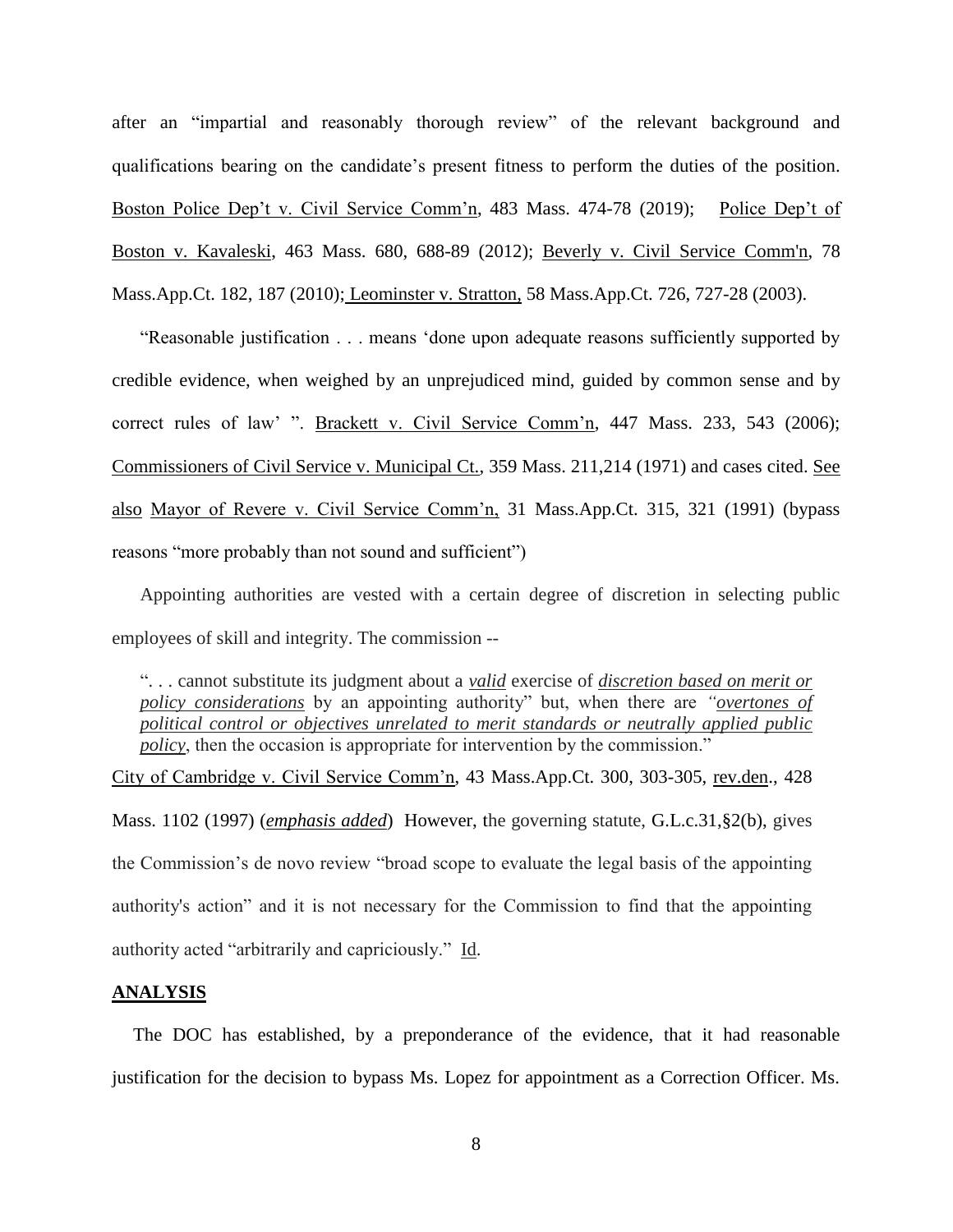Lopez has successfully achieved a Bachelor's Degree in Criminal Justice and is pursuing a Master's Degree in that field. She appears to have a strong and sincere desire to become a Massachusetts Correction Officer. However, her recent record of personal misconduct, including physical violence and disregard for the law, that has occurred within two years before she applied to the DOC, provides reasonable justification for her non-selection at this time.

The DOC is a para-military organization where order and discipline is a critical component of the work that is required of the high-stress work of a Correction Officer responsible for the care and custody of incarcerated criminals and other persons who present risks to the safety of themselves and others. While Ms. Lopez sincerely believes that she possesses the qualities that would enable her to work under the pressures of such a position, the record provides reasonable justification for DOC to believe that Ms. Lopez is not ready to assume the responsibility of such a position. This record includes a credible description by percipient law enforcement officers that details her involvement in a very disturbing act of violence committed in April 2016, as well as undisputed evidence that she had been driving while her license had been suspended due to nonpayment of a speeding ticket in 2014, for which a warrant had been issued for her arrest. The underlying facts surrounding the 2017 Connecticut arrest are not documented by any official record (other than the CJIS report), and I credit Ms. Lopez's testimony that the "weapons" charge did not involve a firearm, but some sort of blunt instrument that she legitimately possessed. Nevertheless, Ms. Lopez admits that there was some form of "physical contact" between MR and herself, witnessed by Connecticut police, and that she was ordered to complete a Domestic Violence course. Similarly, as to the 2016 restraining order, I credit the testimony of Ms. Lopez and MR that they are now reconciled and have maintained a stable relationship for the past few years. The fact remains, however, that a court of law, after hearing the testimony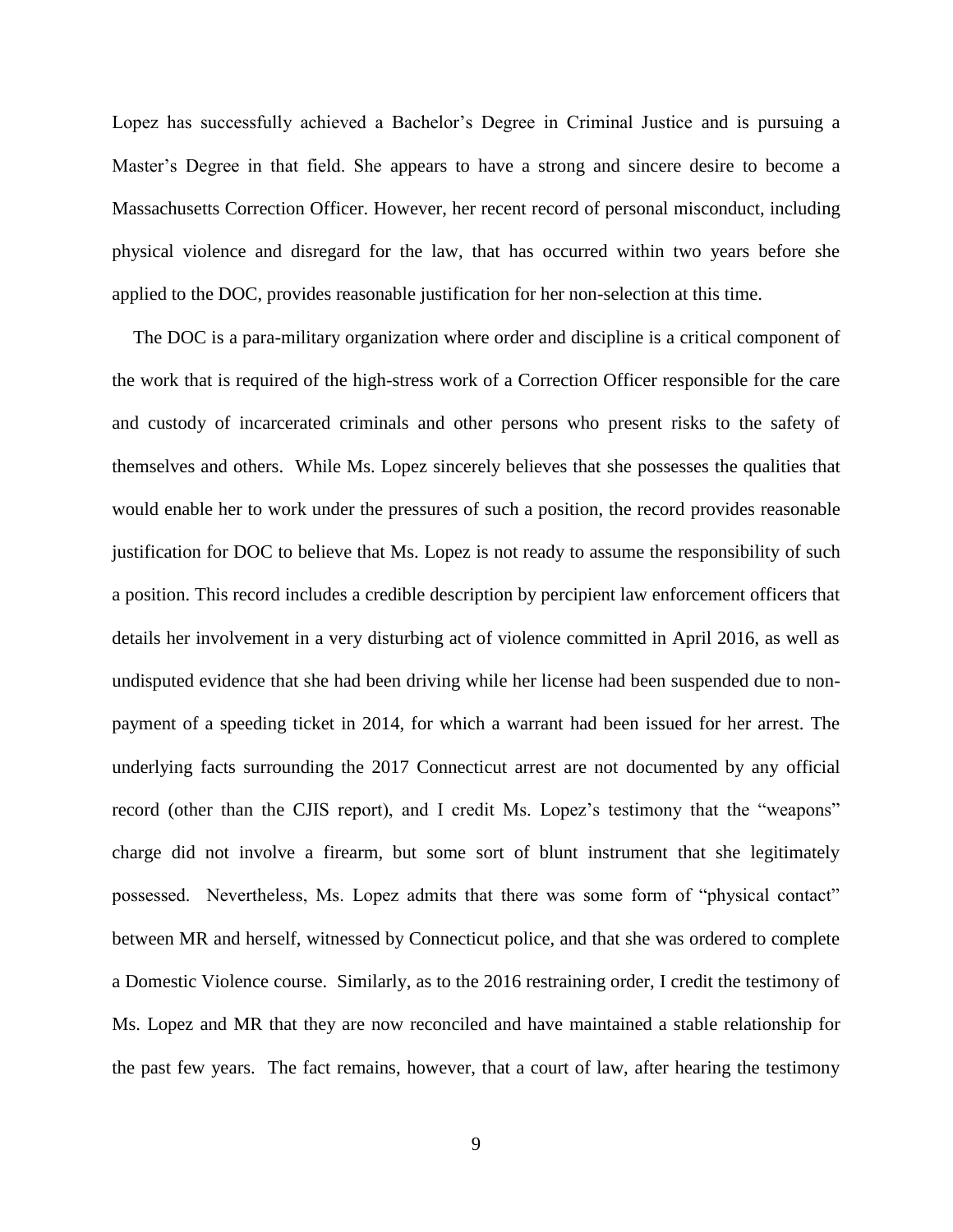from both Ms. Lopez, MR and a disinterested school officer, concluded that the 209A restraining order against Ms. Lopez should be extended for a year. Although MR recanted her story, at the time DOC decided to bypass Ms. Lopez, DOC did not have the benefit of this information.

I have considered Ms. Lopez's argument that she has overcome the obstacles of a troubled youth and has learned from her past mistakes. That argument might carry more weight if the incidents were less recent and her testimony had indicated more clearly than she did, that she fully accepts responsibility for her actions. Should she maintain her desire to become a Correction Officer, at some point in time, DOC may be able to conclude that, absent any future problematic incidents, Ms. Lopez, indeed, has overcome her history of negative behavior. On the facts presented in this case, however, DOC is fully justified to conclude that far too little time has passed for DOC to assume that Ms. Lopez has, indeed, matured sufficiently, truly put her past behind her, and is ready to join a para-military organization tasked with the stressful duties of the care and protection of inmates required of a Correction Officer.

#### **CONCLUSION**

For the reasons stated herein, this appeal of the Appellant, Jessziris Lopez, is *denied.*

Civil Service Commission

*/s/Paul M. Stein*  Paul M. Stein, Commissioner

By vote of the Civil Service Commission (Bowman, Chairman; Camuso, Ittleman, Stein and Tivnan, Commissioners) on January 30, 2020.

Either party may file a motion for reconsideration within ten days of the receipt of this Commission order or decision. Under the pertinent provisions of the Code of Mass. Regulations, 801 CMR 1.01(7)(l), the motion must identify a clerical or mechanical error in this order or decision or a significant factor the Agency or the Presiding Officer may have overlooked in deciding the case. A motion for reconsideration does not toll the statutorily prescribed thirty-day time limit for seeking judicial review of this Commission order or decision.

Under the provisions of G.Lc.31, §44, any party aggrieved by this Commission order or decision may initiate proceedings for judicial review under G.L.c.30A,§14 in the superior court within thirty (30) days after receipt of this order or decision. Commencement of such proceeding shall not, unless specifically ordered by the court, operate as a stay of this Commission order or decision. After initiating proceedings for judicial review in Superior Court, the plaintiff, or his / her attorney, is required to serve a copy of the summons and complaint upon the Boston office of the Attorney General of the Commonwealth, with a copy to the Civil Service Commission, in the time and in the manner prescribed by Mass. R. Civ. P. 4(d).